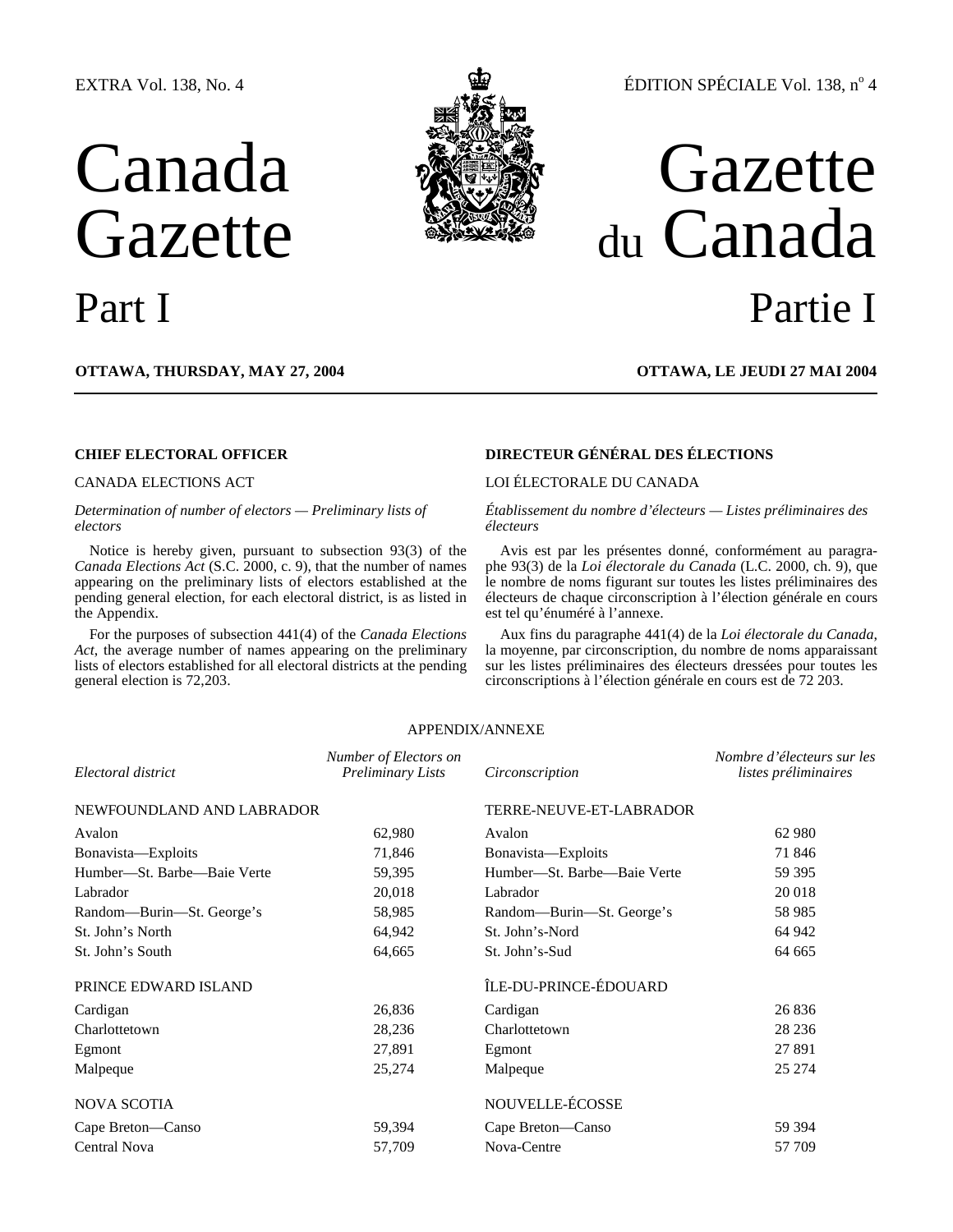| Electoral district            | Number of Electors on<br><b>Preliminary Lists</b> | Circonscription               | Nombre d'électeurs sur les<br>listes préliminaires |
|-------------------------------|---------------------------------------------------|-------------------------------|----------------------------------------------------|
| Dartmouth-Cole Harbour        | 67,756                                            | Dartmouth-Cole Harbour        | 67756                                              |
| Halifax                       | 68,353                                            | Halifax                       | 68 353                                             |
| Halifax West                  | 62,060                                            | Halifax-Ouest                 | 62 060                                             |
| Kings-Hants                   | 60,223                                            | Kings-Hants                   | 60 223                                             |
| North Nova                    | 66,028                                            | Nova-Nord                     | 66 028                                             |
| Sackville-Eastern Shore       | 63,947                                            | Sackville-Eastern Shore       | 63 947                                             |
| South Shore-St. Margaret's    | 64,329                                            | South Shore-St. Margaret's    | 64 329                                             |
| Sydney-Victoria               | 61,191                                            | Sydney-Victoria               | 61 191                                             |
| West Nova                     | 66,740                                            | Nova-Ouest                    | 66 740                                             |
| NEW BRUNSWICK                 |                                                   | NOUVEAU-BRUNSWICK             |                                                    |
| Acadie-Bathurst               | 62,778                                            | Acadie-Bathurst               | 62 778                                             |
| Beauséjour                    | 59,895                                            | Beauséjour                    | 59 895                                             |
| Fredericton                   | 69,219                                            | Fredericton                   | 69 219                                             |
| Fundy                         | 53,774                                            | Fundy                         | 53 774                                             |
| Madawaska-Restigouche         | 53,715                                            | Madawaska-Restigouche         | 53 715                                             |
| Miramichi                     | 50,344                                            | Miramichi                     | 50 344                                             |
| Moncton-Riverview-Dieppe      | 73,108                                            | Moncton-Riverview-Dieppe      | 73 108                                             |
| St. Croix-Belleisle           | 48,202                                            | St. Croix-Belleisle           | 48 202                                             |
| Saint John                    | 68,734                                            | Saint John                    | 68 734                                             |
| Tobique-Mactaquac             | 54,123                                            | Tobique-Mactaquac             | 54 123                                             |
| <b>QUEBEC</b>                 |                                                   | QUÉBEC                        |                                                    |
| Abitibi-Témiscamingue         | 80,692                                            | Abitibi-Témiscamingue         | 80 692                                             |
| Ahuntsic                      | 77,288                                            | Ahuntsic                      | 77 288                                             |
| Alfred-Pellan                 | 80,628                                            | Alfred-Pellan                 | 80 628                                             |
| Argenteuil-Mirabel            | 82,941                                            | Argenteuil-Mirabel            | 82 941                                             |
| Beauce                        | 81,022                                            | Beauce                        | 81 022                                             |
| Beauharnois-Salaberry         | 83,887                                            | Beauharnois-Salaberry         | 83 887                                             |
| Beauport                      | 83,697                                            | Beauport                      | 83 697                                             |
| Berthier-Maskinongé           | 83,888                                            | Berthier-Maskinongé           | 83 888                                             |
| Bourassa                      | 75,796                                            | Bourassa                      | 75 796                                             |
| Brome-Missisquoi              | 71,612                                            | Brome-Missisquoi              | 71 612                                             |
| Brossard-La Prairie           | 84,097                                            | Brossard-La Prairie           | 84 097                                             |
| Chambly-Borduas               | 85,087                                            | Chambly-Borduas               | 85 087                                             |
| Charlesbourg                  | 76,116                                            | Charlesbourg                  | 76 116                                             |
| Charlevoix-Montmorency        | 73,068                                            | Charlevoix-Montmorency        | 73 068                                             |
| Châteauguay-Saint-Constant    | 81,776                                            | Châteauguay-Saint-Constant    | 81 776                                             |
| Chicoutimi-Le Fjord           | 79,314                                            | Chicoutimi-Le Fjord           | 79 314                                             |
| Compton-Stanstead             | 73,984                                            | Compton-Stanstead             | 73 984                                             |
| Drummond                      | 71,030                                            | Drummond                      | 71 030                                             |
| Gaspésie-Îles-de-la-Madeleine | 69,045                                            | Gaspésie-Îles-de-la-Madeleine | 69 045                                             |
| Gatineau                      | 82,666                                            | Gatineau                      | 82 666                                             |
| Hochelaga                     | 81,496                                            | Hochelaga                     | 81 49 6                                            |
| Honoré-Mercier                | 80,022                                            | Honoré-Mercier                | 80 022                                             |
| Hull-Aylmer                   | 84,412                                            | Hull-Aylmer                   | 84 412                                             |
| Jeanne-Le Ber                 | 85,114                                            | Jeanne-Le Ber                 | 85 114                                             |
| Joliette                      | 82,364                                            | Joliette                      | 82 364                                             |
| Jonquière-Alma                | 78,943                                            | Jonquière-Alma                | 78 943                                             |
| Lac-Saint-Louis               | 81,529                                            | Lac-Saint-Louis               | 81 529                                             |
| La Pointe-de-l'Île            | 80,043                                            | La Pointe-de-l'Île            | 80 043                                             |
|                               |                                                   |                               |                                                    |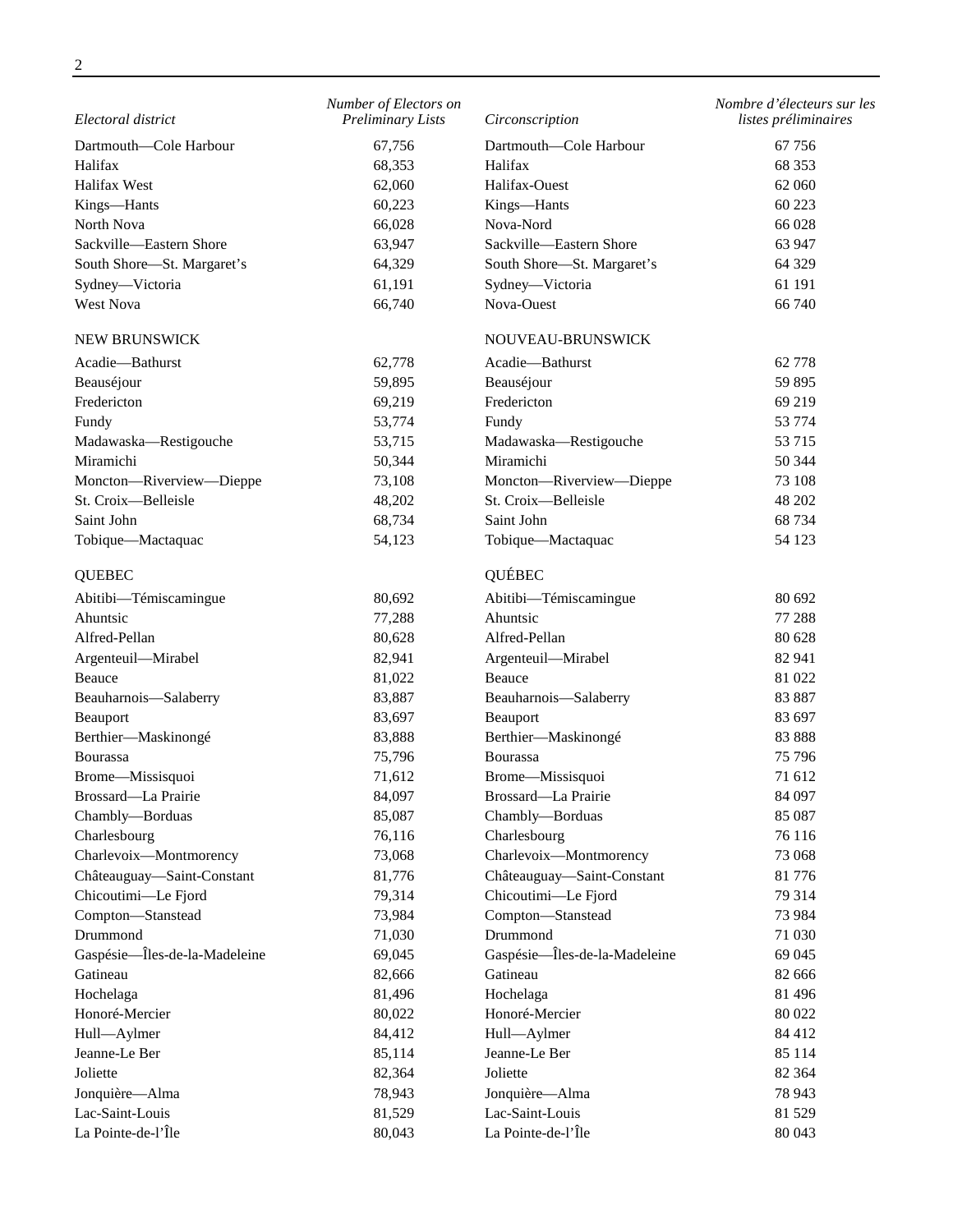| Electoral district                | Number of Electors on<br><b>Preliminary Lists</b> | Circonscription                   | Nombre d'électeurs sur les<br>listes préliminaires |
|-----------------------------------|---------------------------------------------------|-----------------------------------|----------------------------------------------------|
| LaSalle-Emard                     | 78,912                                            | LaSalle-Emard                     | 78 912                                             |
| Laurentides-Labelle               | 84,020                                            | Laurentides-Labelle               | 84 020                                             |
| Laurier                           | 80,577                                            | Laurier                           | 80 577                                             |
| Laval                             | 81,273                                            | Laval                             | 81 273                                             |
| Laval-Les Îles                    | 82,829                                            | Laval—Les Îles                    | 82 829                                             |
| Lévis-Bellechasse                 | 85,016                                            | Lévis-Bellechasse                 | 85 016                                             |
| Longueuil                         | 77,129                                            | Longueuil                         | 77 129                                             |
| Lotbinière-Chutes-de-la-Chaudière | 74,927                                            | Lotbinière-Chutes-de-la-Chaudière | 74 927                                             |
| Louis-Hébert                      | 83,036                                            | Louis-Hébert                      | 83 036                                             |
| Louis-Saint-Laurent               | 77,613                                            | Louis-Saint-Laurent               | 77 613                                             |
| Manicouagan                       | 65,120                                            | Manicouagan                       | 65 120                                             |
| Marc-Aurèle-Fortin                | 79,123                                            | Marc-Aurèle-Fortin                | 79 123                                             |
| Matapédia-Matane                  | 59,491                                            | Matapédia-Matane                  | 59 491                                             |
| Mégantic-L'Érable                 | 69,917                                            | Mégantic-L'Érable                 | 69 917                                             |
| Montcalm                          | 83,532                                            | Montcalm                          | 83 532                                             |
| Mount Royal                       | 73,025                                            | Mont-Royal                        | 73 025                                             |
| Notre-Dame-de-Grâce-Lachine       | 79,357                                            | Notre-Dame-de-Grâce-Lachine       | 79 357                                             |
| Nunavik-Eeyou                     | 57,078                                            | Nunavik-Eeyou                     | 57 078                                             |
| Outremont                         | 68,793                                            | Outremont                         | 68793                                              |
| Papineau                          | 73,555                                            | Papineau                          | 73 555                                             |
| Pierrefonds-Dollard               | 81,383                                            | Pierrefonds-Dollard               | 81 3 83                                            |
| Pontiac                           | 76,228                                            | Pontiac                           | 76 228                                             |
| Portneuf                          | 70,973                                            | Portneuf                          | 70 973                                             |
| Québec                            | 81,972                                            | Québec                            | 81 972                                             |
| Repentigny                        | 81,515                                            | Repentigny                        | 81 515                                             |
| Richelieu                         | 75,731                                            | Richelieu                         | 75 731                                             |
| Richmond-Arthabaska               | 77,518                                            | Richmond-Arthabaska               | 77 518                                             |
| Rimouski-Témiscouata              | 68,112                                            | Rimouski-Témiscouata              | 68 112                                             |
| Rivière-des-Mille-Îles            | 72,225                                            | Rivière-des-Mille-Îles            | 72 225                                             |
| Rivière-du-Loup-Montmagny         | 78,239                                            | Rivière-du-Loup-Montmagny         | 78 239                                             |
| Rivière-du-Nord                   | 75,218                                            | Rivière-du-Nord                   | 75 218                                             |
| Roberval                          | 63,637                                            | Roberval                          | 63 637                                             |
| Rosemont-La Petite-Patrie         | 84,018                                            | Rosemont—La Petite-Patrie         | 84 018                                             |
| Saint-Bruno-Saint-Hubert          | 78,735                                            | Saint-Bruno-Saint-Hubert          | 78 735                                             |
| Saint-Hyacinthe-Bagot             | 75,444                                            | Saint-Hyacinthe-Bagot             | 75 444                                             |
| Saint-Jean                        | 78,302                                            | Saint-Jean                        | 78 302                                             |
| Saint-Lambert                     | 77,365                                            | Saint-Lambert                     | 77 365                                             |
| Saint-Laurent-Cartierville        | 78,832                                            | Saint-Laurent-Cartierville        | 78 832                                             |
| Saint-Léonard-Saint-Michel        | 76,515                                            | Saint-Léonard-Saint-Michel        | 76 515                                             |
| Saint-Maurice-Champlain           | 80,123                                            | Saint-Maurice-Champlain           | 80 123                                             |
| Shefford                          | 76,957                                            | Shefford                          | 76957                                              |
| Sherbrooke                        | 80,743                                            | Sherbrooke                        | 80 743                                             |
| Terrebonne-Blainville             | 73,816                                            | Terrebonne-Blainville             | 73 816                                             |
| Trois-Rivières                    | 77,548                                            | Trois-Rivières                    | 77 548                                             |
| Vaudreuil-Soulanges               | 84,924                                            | Vaudreuil-Soulanges               | 84 9 24                                            |
| Verchères-Les Patriotes           | 71,954                                            | Verchères-Les Patriotes           | 71954                                              |
| Westmount-Ville-Marie             | 78,925                                            | Westmount-Ville-Marie             | 78 9 25                                            |
|                                   |                                                   |                                   |                                                    |
| <b>ONTARIO</b>                    |                                                   | <b>ONTARIO</b>                    |                                                    |
| Ajax-Pickering                    | 70,124                                            | Ajax-Pickering                    | 70 124                                             |
| Algoma-Manitoulin-Kapuskasing     | 60,325                                            | Algoma-Manitoulin-Kapuskasing     | 60 325                                             |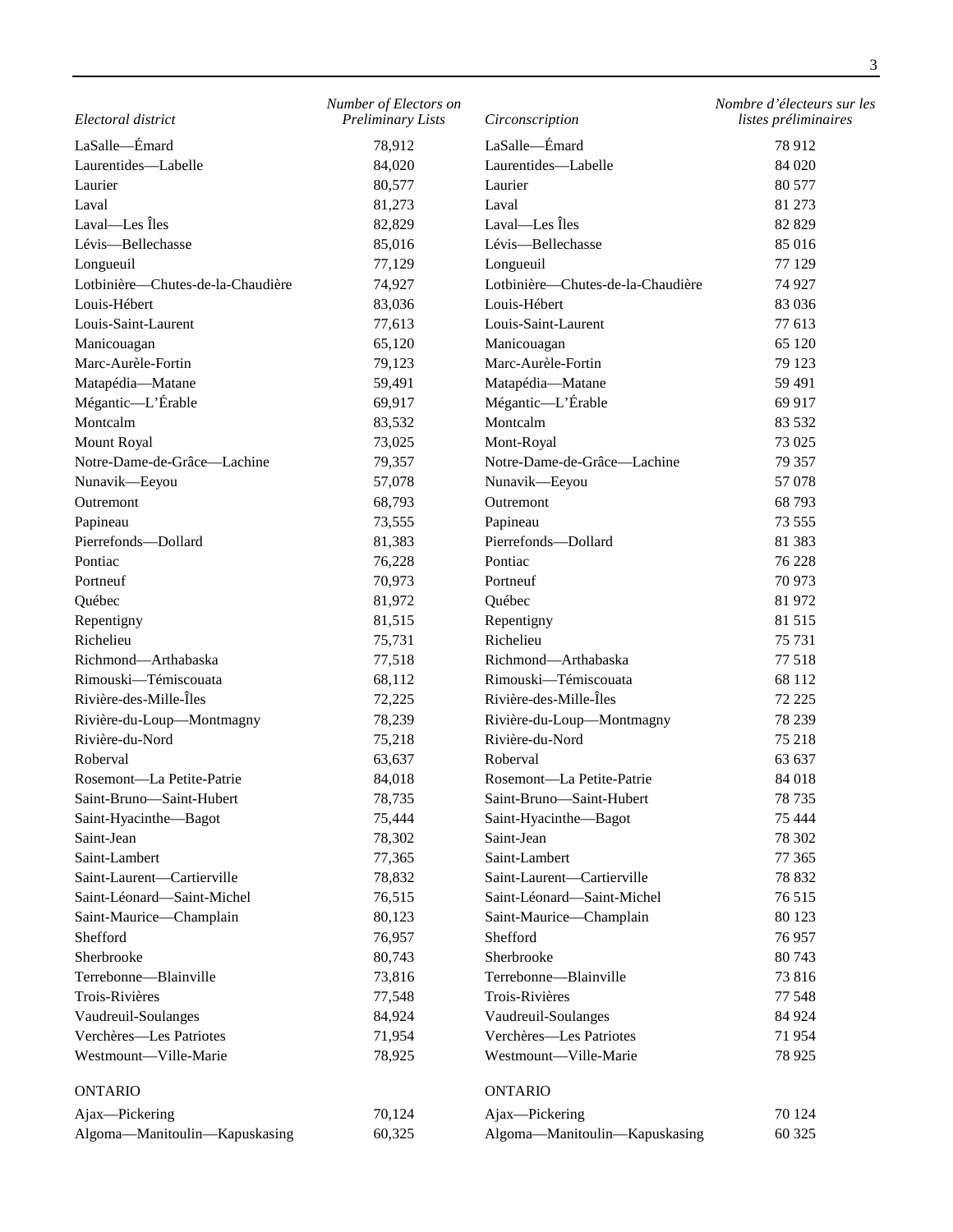| Electoral district                       | Number of Electors on<br><b>Preliminary Lists</b> | Circonscription                          | Nombre d'électeurs sur les<br>listes préliminaires |
|------------------------------------------|---------------------------------------------------|------------------------------------------|----------------------------------------------------|
|                                          |                                                   |                                          |                                                    |
| Ancaster-Dundas-Flamborough-<br>Westdale | 78,657                                            | Ancaster—Dundas—Flamborough—<br>Westdale | 78 657                                             |
| Barrie                                   | 80,006                                            | Barrie                                   | 80 006                                             |
| Beaches-East York                        | 72,811                                            | Beaches-East York                        | 72 811                                             |
| Bramalea-Gore-Malton                     | 73,725                                            | Bramalea-Gore-Malton                     | 73 725                                             |
| Brampton-Springdale                      | 73,321                                            | Brampton-Springdale                      | 73 321                                             |
|                                          | 83,571                                            | <b>Brampton-Ouest</b>                    | 83 571                                             |
| <b>Brampton West</b><br><b>Brant</b>     | 88,895                                            | <b>Brant</b>                             | 88 895                                             |
| Burlington                               | 89,643                                            | Burlington                               | 89 643                                             |
|                                          | 86,150                                            |                                          | 86 150                                             |
| Cambridge<br>Carleton-Lanark             |                                                   | Cambridge<br>Carleton-Lanark             | 84 823                                             |
| Chatham-Kent-Essex                       | 84,823                                            | Chatham-Kent-Essex                       |                                                    |
|                                          | 74,023                                            |                                          | 74 023                                             |
| Clarington-Scugog-Uxbridge               | 78,786                                            | Clarington-Scugog-Uxbridge               | 78786                                              |
| Davenport                                | 60,943                                            | Davenport                                | 60 943                                             |
| Don Valley East                          | 66,844                                            | Don Valley-Est                           | 66 844                                             |
| Don Valley West                          | 75,605                                            | Don Valley-Ouest                         | 75 605                                             |
| Dufferin-Caledon                         | 73,875                                            | Dufferin-Caledon                         | 73 875                                             |
| Eglinton-Lawrence                        | 72,607                                            | Eglinton-Lawrence                        | 72 607                                             |
| Elgin-Middlesex-London                   | 74,990                                            | Elgin-Middlesex-London                   | 74 990                                             |
| Essex                                    | 83,259                                            | Essex                                    | 83 259                                             |
| <b>Etobicoke Centre</b>                  | 77,844                                            | Etobicoke-Centre                         | 77 844                                             |
| Etobicoke-Lakeshore                      | 78,339                                            | Etobicoke-Lakeshore                      | 78 339                                             |
| Etobicoke North                          | 60,744                                            | Etobicoke-Nord                           | 60 744                                             |
| Glengarry-Prescott-Russell               | 74,352                                            | Glengarry-Prescott-Russell               | 74 352                                             |
| Grey-Bruce-Owen Sound                    | 76,526                                            | Grey-Bruce-Owen Sound                    | 76 526                                             |
| Guelph                                   | 81,792                                            | Guelph                                   | 81 792                                             |
| Haldimand-Norfolk                        | 77,409                                            | Haldimand-Norfolk                        | 77 409                                             |
| Haliburton-Kawartha Lakes-Brock          | 85,884                                            | Haliburton-Kawartha Lakes-Brock          | 85 884                                             |
| Halton                                   | 83,684                                            | Halton                                   | 83 684                                             |
| <b>Hamilton Centre</b>                   | 79,804                                            | Hamilton-Centre                          | 79 804                                             |
| Hamilton East-Stoney Creek               | 84,564                                            | Hamilton-Est-Stoney Creek                | 84 5 64                                            |
| <b>Hamilton Mountain</b>                 | 86,626                                            | Hamilton Mountain                        | 86 626                                             |
| Huron-Bruce                              | 75,710                                            | Huron-Bruce                              | 75 710                                             |
| Kenora                                   | 41,427                                            | Kenora                                   | 41 427                                             |
| Kingston and the Islands                 | 90,739                                            | Kingston et les Îles                     | 90 739                                             |
| Kitchener Centre                         | 77,098                                            | Kitchener-Centre                         | 77 098                                             |
| Kitchener-Conestoga                      | 71,522                                            | Kitchener-Conestoga                      | 71 522                                             |
| Kitchener-Waterloo                       | 87,444                                            | Kitchener-Waterloo                       | 87 444                                             |
| Lanark-Frontenac-Lennox and              |                                                   | Lanark-Frontenac-Lennox and              |                                                    |
| Addington                                | 85,211                                            | Addington                                | 85 211                                             |
| Leeds-Grenville                          | 73,790                                            | Leeds-Grenville                          | 73 790                                             |
| London-Fanshawe                          | 74,848                                            | London-Fanshawe                          | 74 848                                             |
| London North Centre                      | 83,026                                            | London-Centre-Nord                       | 83 0 26                                            |
| London West                              | 84,600                                            | London-Ouest                             | 84 600                                             |
| Markham-Unionville                       | 80,285                                            | Markham-Unionville                       | 80 285                                             |
| Middlesex-Kent-Lambton                   | 77,087                                            | Middlesex-Kent-Lambton                   | 77 087                                             |
| Mississauga-Brampton South               | 78,602                                            | Mississauga-Brampton-Sud                 | 78 602                                             |
| Mississauga East-Cooksville              | 74,152                                            | Mississauga-Est-Cooksville               | 74 152                                             |
| Mississauga-Erindale                     | 84,957                                            | Mississauga-Erindale                     | 84 957                                             |
| Mississauga South                        | 76,293                                            | Mississauga-Sud                          | 76 293                                             |
| Mississauga-Streetsville                 | 78,373                                            | Mississauga-Streetsville                 | 78 373                                             |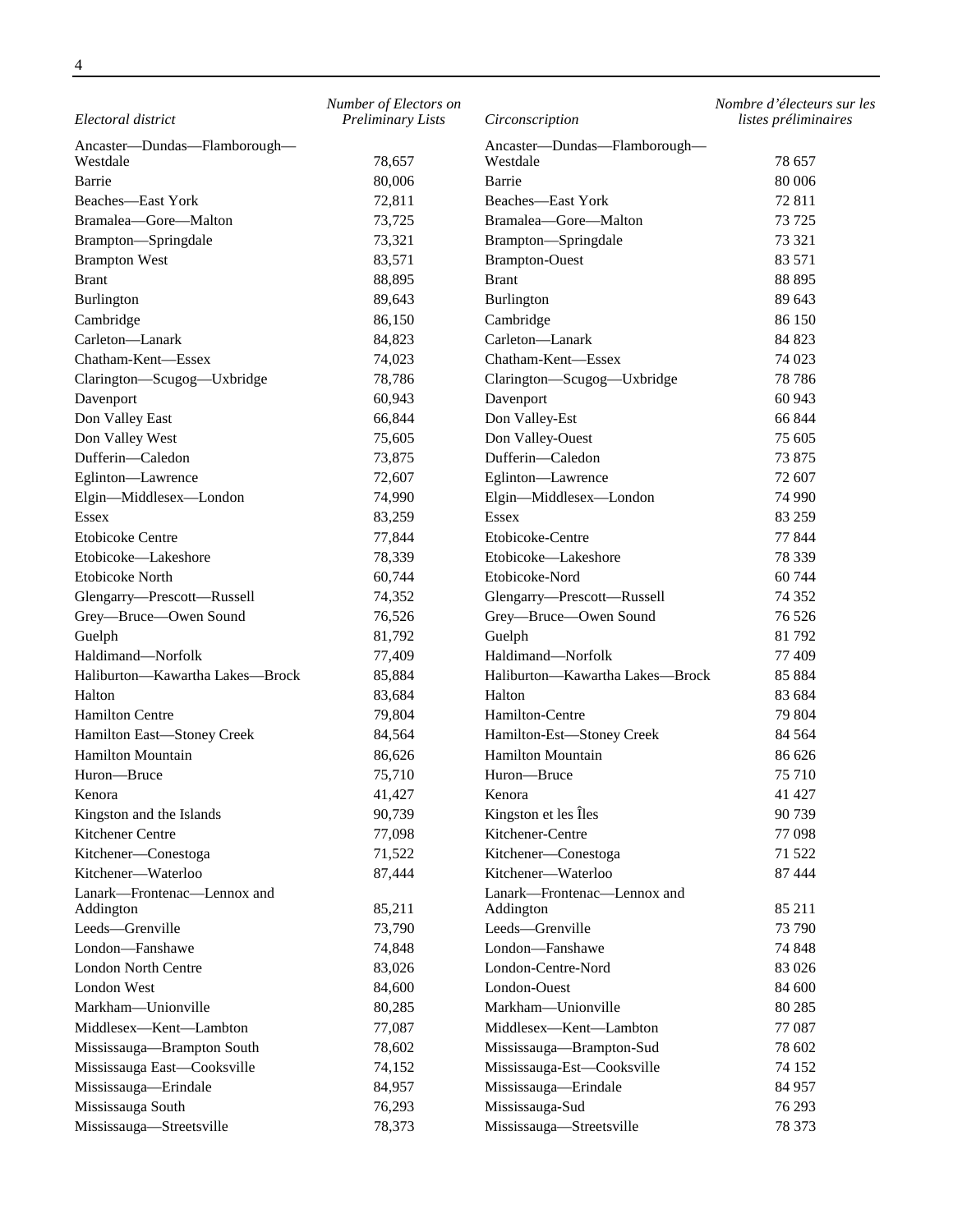| Electoral district              | Number of Electors on<br><b>Preliminary Lists</b> | Circonscription                 | Nombre d'électeurs sur les<br>listes préliminaires |
|---------------------------------|---------------------------------------------------|---------------------------------|----------------------------------------------------|
| Nepean-Carleton                 | 86,668                                            | Nepean-Carleton                 | 86 668                                             |
| Newmarket-Aurora                | 75,541                                            | Newmarket-Aurora                | 75 541                                             |
| Niagara Falls                   | 89,554                                            | Niagara Falls                   | 89 5 54                                            |
| Niagara West-Glanbrook          | 76,188                                            | Niagara-Ouest-Glanbrook         | 76 188                                             |
| Nickel Belt                     | 67,256                                            | Nickel Belt                     | 67 25 6                                            |
| Nipissing-Timiskaming           | 69,624                                            | Nipissing-Timiskaming           | 69 624                                             |
| Northumberland-Quinte West      | 90,422                                            | Northumberland-Quinte West      | 90 4 22                                            |
| Oak Ridges-Markham              | 94,372                                            | Oak Ridges-Markham              | 94 372                                             |
| Oakville                        | 79,089                                            | Oakville                        | 79 0 89                                            |
| Oshawa                          | 82,529                                            | Oshawa                          | 82 5 29                                            |
| Ottawa Centre                   | 87,638                                            | Ottawa-Centre                   | 87 638                                             |
| Ottawa-Orléans                  | 78,854                                            | Ottawa-Orléans                  | 78 854                                             |
| Ottawa South                    | 84,760                                            | Ottawa-Sud                      | 84 760                                             |
| Ottawa-Vanier                   | 81,270                                            | Ottawa-Vanier                   | 81 270                                             |
| Ottawa West-Nepean              | 82,101                                            | Ottawa-Ouest-Nepean             | 82 101                                             |
|                                 |                                                   |                                 |                                                    |
| Oxford                          | 72,551                                            | Oxford                          | 72 551                                             |
| Parkdale-High Park              | 71,482<br>67,241                                  | Parkdale-High Park              | 71 482                                             |
| Parry Sound-Muskoka             |                                                   | Parry Sound-Muskoka             | 67 241                                             |
| Perth—Wellington                | 72,305                                            | Perth-Wellington                | 72 305                                             |
| Peterborough                    | 87,949                                            | Peterborough                    | 87 949                                             |
| Pickering-Scarborough East      | 74,294                                            | Pickering-Scarborough-Est       | 74 294                                             |
| Prince Edward-Hastings          | 86,063                                            | Prince Edward-Hastings          | 86 063                                             |
| Renfrew—Nipissing—Pembroke      | 74,705                                            | Renfrew-Nipissing-Pembroke      | 74 705                                             |
| Richmond Hill                   | 78,320                                            | Richmond Hill                   | 78 320                                             |
| St. Catharines                  | 85,307                                            | St. Catharines                  | 85 307                                             |
| St. Paul's                      | 79,856                                            | St. Paul's                      | 79 856                                             |
| Sarnia-Lambton                  | 78,125                                            | Sarnia-Lambton                  | 78 125                                             |
| Sault Ste. Marie                | 68,615                                            | Sault Ste. Marie                | 68 615                                             |
| Scarborough-Agincourt           | 73,041                                            | Scarborough-Agincourt           | 73 041                                             |
| Scarborough Centre              | 65,405                                            | Scarborough-Centre              | 65 405                                             |
| Scarborough-Guildwood           | 66,049                                            | Scarborough-Guildwood           | 66 049                                             |
| Scarborough-Rouge River         | 74,512                                            | Scarborough-Rouge River         | 74 512                                             |
| Scarborough Southwest           | 65,554                                            | Scarborough-Sud-Ouest           | 65 5 5 4                                           |
| Simcoe-Grey                     | 85,707                                            | Simcoe-Grey                     | 85 707                                             |
| Simcoe North                    | 84,569                                            | Simcoe-Nord                     | 84 5 69                                            |
| Stormont-Dundas-South Glengarry | 74,153                                            | Stormont-Dundas-South Glengarry | 74 153                                             |
| Sudbury                         | 73,019                                            | Sudbury                         | 73 019                                             |
| Thornhill                       | 82,125                                            | Thornhill                       | 82 125                                             |
| Thunder Bay-Rainy River         | 63,286                                            | Thunder Bay-Rainy River         | 63 28 6                                            |
| Thunder Bay-Superior North      | 61,664                                            | Thunder Bay-Superior-Nord       | 61 664                                             |
| Timmins-James Bay               | 61,380                                            | Timmins-Baie James              | 61 380                                             |
| <b>Toronto Centre</b>           | 79,742                                            | Toronto-Centre                  | 79 742                                             |
| Toronto-Danforth                | 73,844                                            | Toronto-Danforth                | 73 844                                             |
| Trinity-Spadina                 | 79,464                                            | Trinity-Spadina                 | 79 4 64                                            |
| Vaughan                         | 87,778                                            | Vaughan                         | 87 778                                             |
| Welland                         | 83,412                                            | Welland                         | 83 412                                             |
| Wellington-Halton Hills         | 74,491                                            | Wellington-Halton Hills         | 74 491                                             |
| Whitby-Oshawa                   | 87,237                                            | Whitby-Oshawa                   | 87 237                                             |
| Willowdale                      | 80,510                                            | Willowdale                      | 80 510                                             |
| Windsor-Tecumseh                | 82,765                                            | Windsor-Tecumseh                | 82 765                                             |
| Windsor West                    | 82,123                                            | Windsor-Ouest                   | 82 123                                             |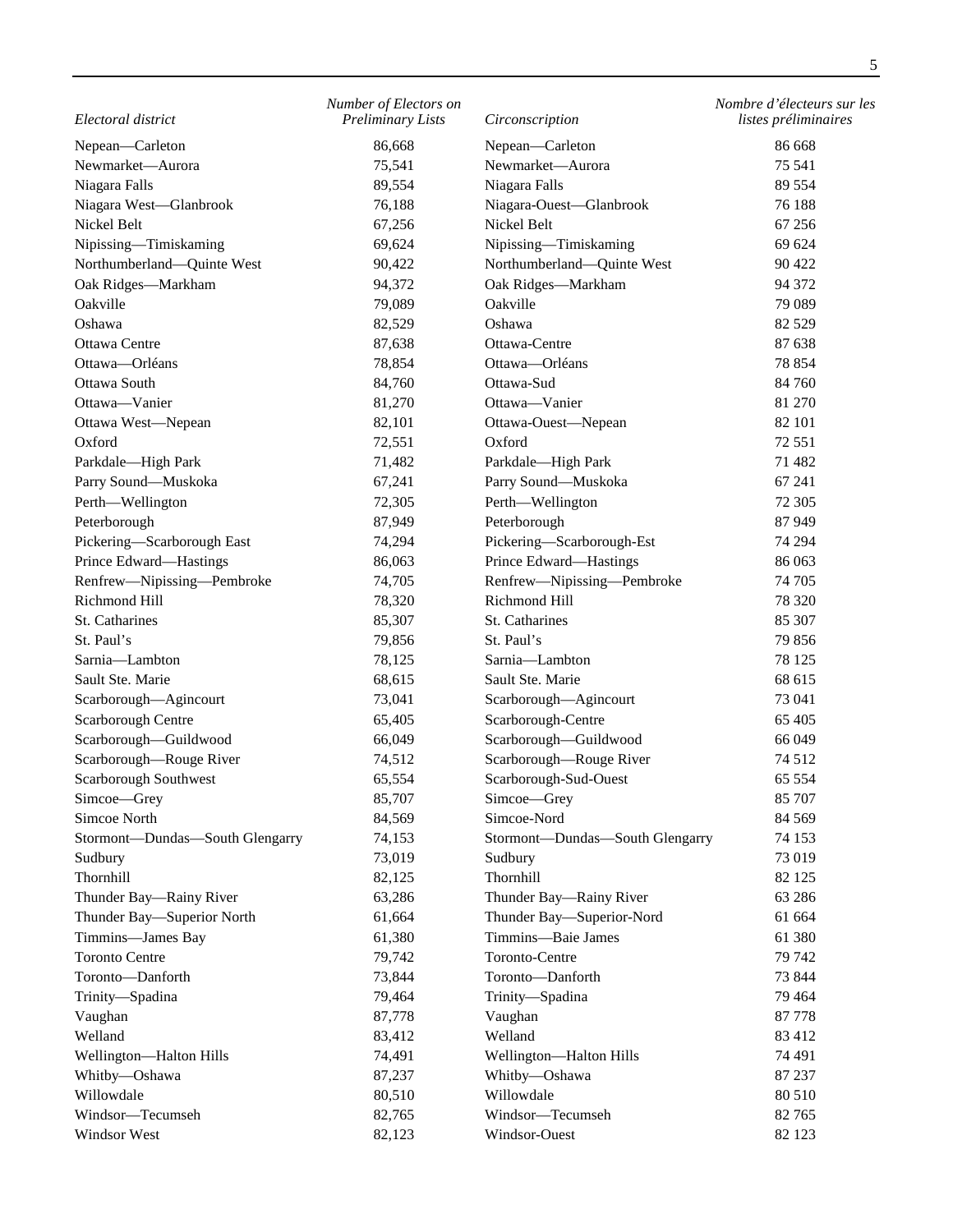| Electoral district          | Number of Electors on<br><b>Preliminary Lists</b> | Circonscription            | Nombre d'électeurs sur les<br>listes préliminaires |
|-----------------------------|---------------------------------------------------|----------------------------|----------------------------------------------------|
| <b>York Centre</b>          | 69,253                                            | York-Centre                | 69 253                                             |
| York-Simcoe                 | 78,604                                            | York-Simcoe                | 78 604                                             |
| York South-Weston           | 66,890                                            | York-Sud-Weston            | 66 890                                             |
| York West                   | 57,231                                            | York-Ouest                 | 57 231                                             |
| <b>MANITOBA</b>             |                                                   | <b>MANITOBA</b>            |                                                    |
| Brandon-Souris              | 64,175                                            | Brandon-Souris             | 64 175                                             |
| Charleswood-St. James       | 64,955                                            | Charleswood-St. James      | 64 955                                             |
| Churchill                   | 47,815                                            | Churchill                  | 47815                                              |
| Dauphin-Swan River          | 58,300                                            | Dauphin-Swan River         | 58 300                                             |
| Elmwood-Transcona           | 58,684                                            | Elmwood-Transcona          | 58 684                                             |
| Kildonan-St. Paul           | 61,202                                            | Kildonan-St. Paul          | 61 202                                             |
| Portage-Lisgar              | 61,511                                            | Portage-Lisgar             | 61 511                                             |
| Provencher                  | 59,801                                            | Provencher                 | 59 801                                             |
| Saint Boniface              | 64,335                                            | Saint-Boniface             | 64 3 35                                            |
| Selkirk-Interlake           | 66,554                                            | Selkirk-Interlake          | 66 554                                             |
| Winnipeg Centre             | 59,486                                            | Winnipeg-Centre            | 59 4 8 6                                           |
| Winnipeg North              | 55,792                                            | Winnipeg-Nord              | 55 792                                             |
| Winnipeg South              | 59,185                                            | Winnipeg-Sud               | 59 185                                             |
| Winnipeg South Centre       | 62,401                                            | Winnipeg-Centre-Sud        | 62 401                                             |
| <b>SASKATCHEWAN</b>         |                                                   | <b>SASKATCHEWAN</b>        |                                                    |
| Battlefords-Lloydminster    | 50,606                                            | Battlefords-Lloydminster   | 50 60 6                                            |
| Blackstrap                  | 60,024                                            | Blackstrap                 | 60 024                                             |
| Churchill River             | 39,189                                            | Rivière Churchill          | 39 189                                             |
| Cypress Hills-Grasslands    | 47,330                                            | Cypress Hills-Grasslands   | 47 330                                             |
| Palliser                    | 53,614                                            | Palliser                   | 53 614                                             |
| Prince Albert               | 53,590                                            | Prince Albert              | 53 590                                             |
| Regina-Lumsden-Lake Centre  | 49,961                                            | Regina-Lumsden-Lake Centre | 49 961                                             |
| Regina-Qu'Appelle           | 50,379                                            | Regina-Qu'Appelle          | 50 379                                             |
| Saskatoon-Humboldt          | 56,286                                            | Saskatoon-Humboldt         | 56 28 6                                            |
| Saskatoon-Rosetown-Biggar   | 51,516                                            | Saskatoon-Rosetown-Biggar  | 51 516                                             |
| Saskatoon-Wanuskewin        | 55,068                                            | Saskatoon-Wanuskewin       | 55 068                                             |
| Souris-Moose Mountain       | 48,733                                            | Souris-Moose Mountain      | 48 733                                             |
| Wascana                     | 58,248                                            | Wascana                    | 58 248                                             |
| Yorkton-Melville            | 52,852                                            | Yorkton-Melville           | 52 852                                             |
| <b>ALBERTA</b>              |                                                   | <b>ALBERTA</b>             |                                                    |
| Athabasca                   | 60,386                                            | Athabasca                  | 60 38 6                                            |
| <b>Calgary East</b>         | 75,727                                            | Calgary-Est                | 75 727                                             |
| <b>Calgary North Centre</b> | 84,037                                            | Calgary-Centre-Nord        | 84 037                                             |
| <b>Calgary Northeast</b>    | 71,636                                            | Calgary-Nord-Est           | 71 636                                             |
| Calgary-Nose Hill           | 75,783                                            | Calgary-Nose Hill          | 75 783                                             |
| Calgary South Centre        | 85,159                                            | Calgary-Centre-Sud         | 85 159                                             |
| <b>Calgary Southeast</b>    | 79,770                                            | Calgary-Sud-Est            | 79 770                                             |
| <b>Calgary Southwest</b>    | 79,172                                            | Calgary-Sud-Ouest          | 79 172                                             |
| <b>Calgary West</b>         | 81,737                                            | Calgary-Ouest              | 81 737                                             |
| Crowfoot                    | 73,797                                            | Crowfoot                   | 73 797                                             |
| Edmonton-Beaumont           | 67,345                                            | Edmonton-Beaumont          | 67 345                                             |
| <b>Edmonton Centre</b>      | 86,016                                            | <b>Edmonton-Centre</b>     | 86 016                                             |
| <b>Edmonton East</b>        | 84,183                                            | Edmonton-Est               | 84 183                                             |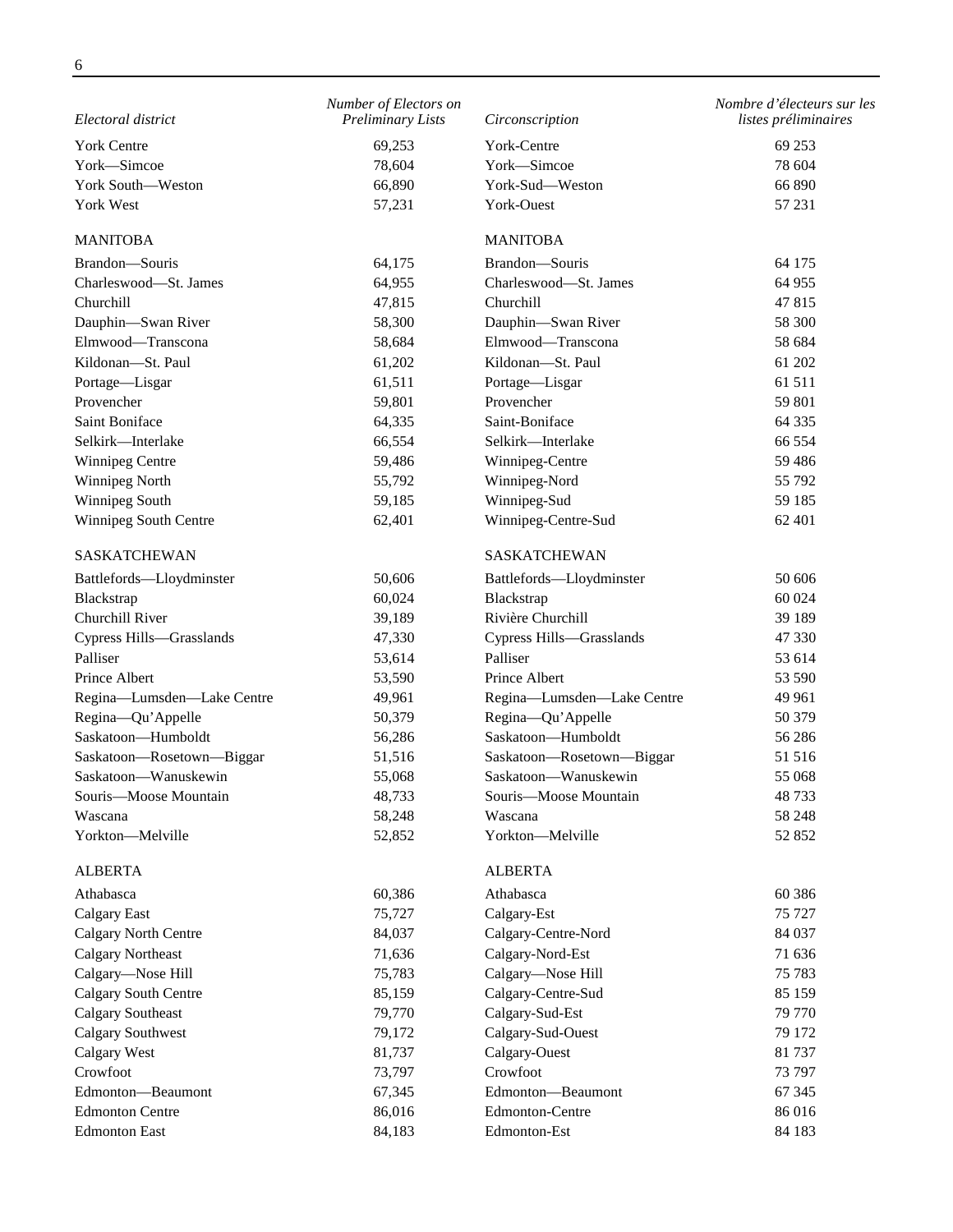| Electoral district                     | Number of Electors on<br><b>Preliminary Lists</b> | Circonscription                      | Nombre d'électeurs sur les<br>listes préliminaires |
|----------------------------------------|---------------------------------------------------|--------------------------------------|----------------------------------------------------|
| Edmonton-Leduc                         | 73,349                                            | Edmonton-Leduc                       | 73 349                                             |
| Edmonton-St. Albert                    | 85,450                                            | Edmonton-St. Albert                  | 85 450                                             |
| Edmonton-Sherwood Park                 | 76,688                                            | Edmonton-Sherwood Park               | 76 688                                             |
| Edmonton-Spruce Grove                  | 81,415                                            | Edmonton-Spruce Grove                | 81 415                                             |
| Edmonton-Strathcona                    | 72,555                                            | Edmonton-Strathcona                  | 72 5 5 5                                           |
| Lethbridge                             | 75,389                                            | Lethbridge                           | 75 389                                             |
| Macleod                                | 65,859                                            | Macleod                              | 65 859                                             |
| Medicine Hat                           | 72,462                                            | Medicine Hat                         | 72 4 62                                            |
| Peace River                            | 79,900                                            | Peace River                          | 79 900                                             |
| Red Deer                               | 76,840                                            | Red Deer                             | 76 840                                             |
| Vegreville-Wainwright                  | 75,515                                            | Vegreville-Wainwright                | 75 5 15                                            |
| Westlock-St. Paul                      | 64,198                                            | Westlock-St. Paul                    | 64 198                                             |
| Wetaskiwin                             | 62,571                                            | Wetaskiwin                           | 62 571                                             |
| Wild Rose                              | 72,312                                            | Wild Rose                            | 72 3 12                                            |
| Yellowhead                             | 66,601                                            | Yellowhead                           | 66 601                                             |
|                                        |                                                   |                                      |                                                    |
| <b>BRITISH COLUMBIA</b>                |                                                   | COLOMBIE-BRITANNIQUE                 |                                                    |
| Abbotsford                             | 74,266                                            | Abbotsford                           | 74 266                                             |
| Burnaby-Douglas                        | 72,421                                            | Burnaby-Douglas                      | 72 421                                             |
| <b>Burnaby-New Westminster</b>         | 69,455                                            | <b>Burnaby-New Westminster</b>       | 69 455                                             |
| Cariboo-Prince George                  | 72,892                                            | Cariboo-Prince George                | 72 892                                             |
| Chilliwack-Fraser Canyon               | 71,271                                            | Chilliwack-Fraser Canyon             | 71 271                                             |
| Delta-Richmond East                    | 71,916                                            | Delta-Richmond-Est                   | 71916                                              |
| Dewdney-Alouette                       | 75,703                                            | Dewdney-Alouette                     | 75 703                                             |
| Esquimalt-Juan de Fuca                 | 81,101                                            | Esquimalt-Juan de Fuca               | 81 101                                             |
| Fleetwood-Port Kells                   | 65,306                                            | Fleetwood-Port Kells                 | 65 30 6                                            |
| Kamloops-Thompson                      | 80,247                                            | Kamloops-Thompson                    | 80 247                                             |
| Kelowna                                | 84,645                                            | Kelowna                              | 84 645                                             |
| Kootenay-Columbia                      | 62,022                                            | Kootenay-Columbia                    | 62 022                                             |
| Langley                                | 75,422                                            | Langley                              | 75 422                                             |
| Nanaimo-Alberni                        | 85,209                                            | Nanaimo-Alberni                      | 85 209                                             |
| Nanaimo-Cowichan                       | 84,061                                            | Nanaimo-Cowichan                     | 84 061                                             |
| Newton-North Delta                     | 65,274                                            | Newton-Delta-Nord                    | 65 274                                             |
| New Westminster-Coquitlam              | 73,895                                            | New Westminster-Coquitlam            | 73 895                                             |
| North Okanagan-Shuswap                 | 79,594                                            | Okanagan-Nord-Shuswap                | 79 594                                             |
| North Vancouver                        | 81,088                                            | North Vancouver                      | 81 088                                             |
| Okanagan-Coquihalla                    | 75,410                                            | Okanagan-Coquihalla                  | 75 410                                             |
| Port Moody-Westwood-Port               |                                                   | Port Moody-Westwood-Port             |                                                    |
| Coquitlam                              | 72,069                                            | Coquitlam                            | 72 069                                             |
| Prince George-Peace River              | 66,733                                            | Prince George-Peace River            | 66 733                                             |
| Richmond                               | 70,594                                            | Richmond                             | 70 5 94                                            |
| Saanich-Gulf Islands                   | 85,068                                            | Saanich-Gulf Islands                 | 85 068                                             |
| Skeena-Bulkley Valley                  | 61,443                                            | Skeena-Bulkley Valley                | 61 443                                             |
| Southern Interior                      | 67,707                                            | Southern Interior                    | 67 707                                             |
| South Surrey-White Rock-<br>Cloverdale | 75,489                                            | Surrey-Sud-White Rock-<br>Cloverdale | 75 489                                             |
| <b>Surrey North</b>                    | 60,776                                            | Surrey-Nord                          | 60776                                              |
| Vancouver Centre                       | 82,294                                            | Vancouver-Centre                     | 82 294                                             |
| Vancouver East                         | 70,658                                            | Vancouver-Est                        | 70 658                                             |
| Vancouver Island North                 | 78,996                                            | Île de Vancouver-Nord                | 78 996                                             |
|                                        |                                                   |                                      |                                                    |
| Vancouver Kingsway                     | 72,753                                            | Vancouver Kingsway                   | 72 753                                             |